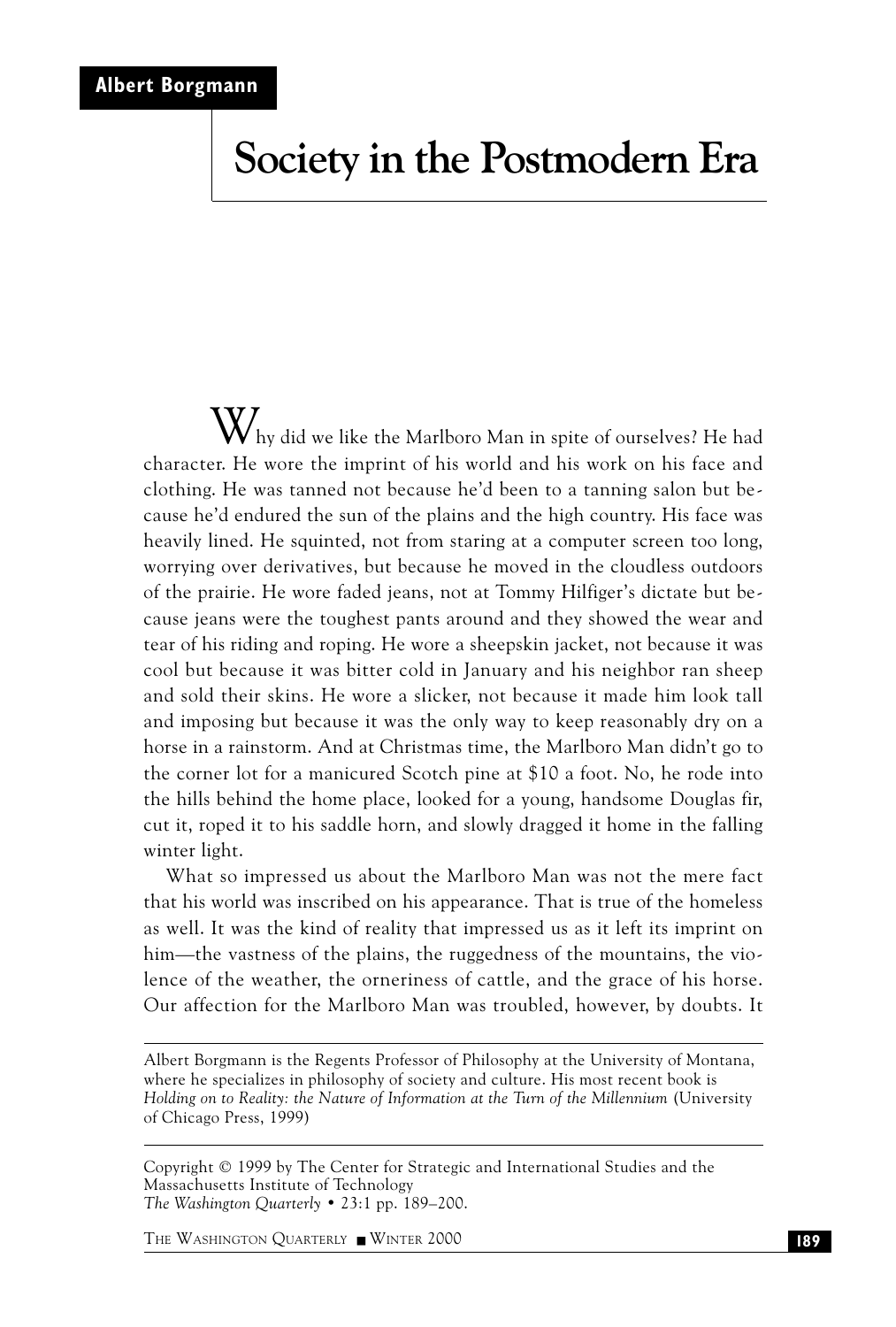was hard to ignore the ubiquitous cigarette or to separate the rancher's wholesomeness from his addiction, hard to forget that his purpose was to get us (or keep us) addicted too. It was hard seeing that Marlboro country was actually a cemetery. And it was disconcerting to learn that those rugged clothes were available to all from the mail-order Marlboro store whose address was given on the very advertisement. Most unsettling, perhaps, were the rumors that many a Marlboro man was an actor who didn't know a cinch from a stirrup.

The corruption of the best is worst, the Romans said. At the heart of what we would like to believe is genuine and wholesome we find fakery and exploitation. We might think that the world of ranching is still out there and can be captured in its purity and vigor by writers, photographers, or documentary filmmakers, and to be sure, such recordings and celebrations can be done. But melancholy shadows such accounts, and closer reflection reveals that the reality that underlies ranching life is brittle, fractured, and falling apart.

The economic base of ranching is thin and crumbling. The price of beef and a reasonable return on labor and investments are beyond the diligence and prudence of ranchers. Prices are determined by faraway forces such as beef production in South America and Australia, exchange rates, the welfare of Asian economies, and the preferences of consumers.

Beyond ranching, other industries we have considered basic, in which men wrest resources from nature—mining, logging, agriculture—are losing their fundamental status as well. Raw materials are being eclipsed in the knowledge economy, and sophisticated machineries and methods now come between humans and reality. These methods lessen and obviate direct engagement with reality. Along with cowboys and ranchers, the miners and loggers of old are being replaced by operators of powerful and intricate machines.

On Montana's ranches, the entering wedge of these developments is the personal computer. About half of the ranchers (often the women) use computers regularly for financial and cattle production records, and they are significantly more satisfied with their performance of these chores than their paper-and-pencil neighbors.<sup>1</sup> Still, there is skepticism about the spreading of cyberspace under the big sky. "The first four ranchers that I know of that started using computers," said one rancher, "all went broke within five years."2 But when tax accountants, breeders' associations, suppliers, and county agents all computerize, ranches cannot afford to remain islands of traditional information. Some ranchers look forward to cyberherding. "When scanners can read top (identification of cattle)," said one, "and use a scale under a working chute, then we will gather the info. Data gathering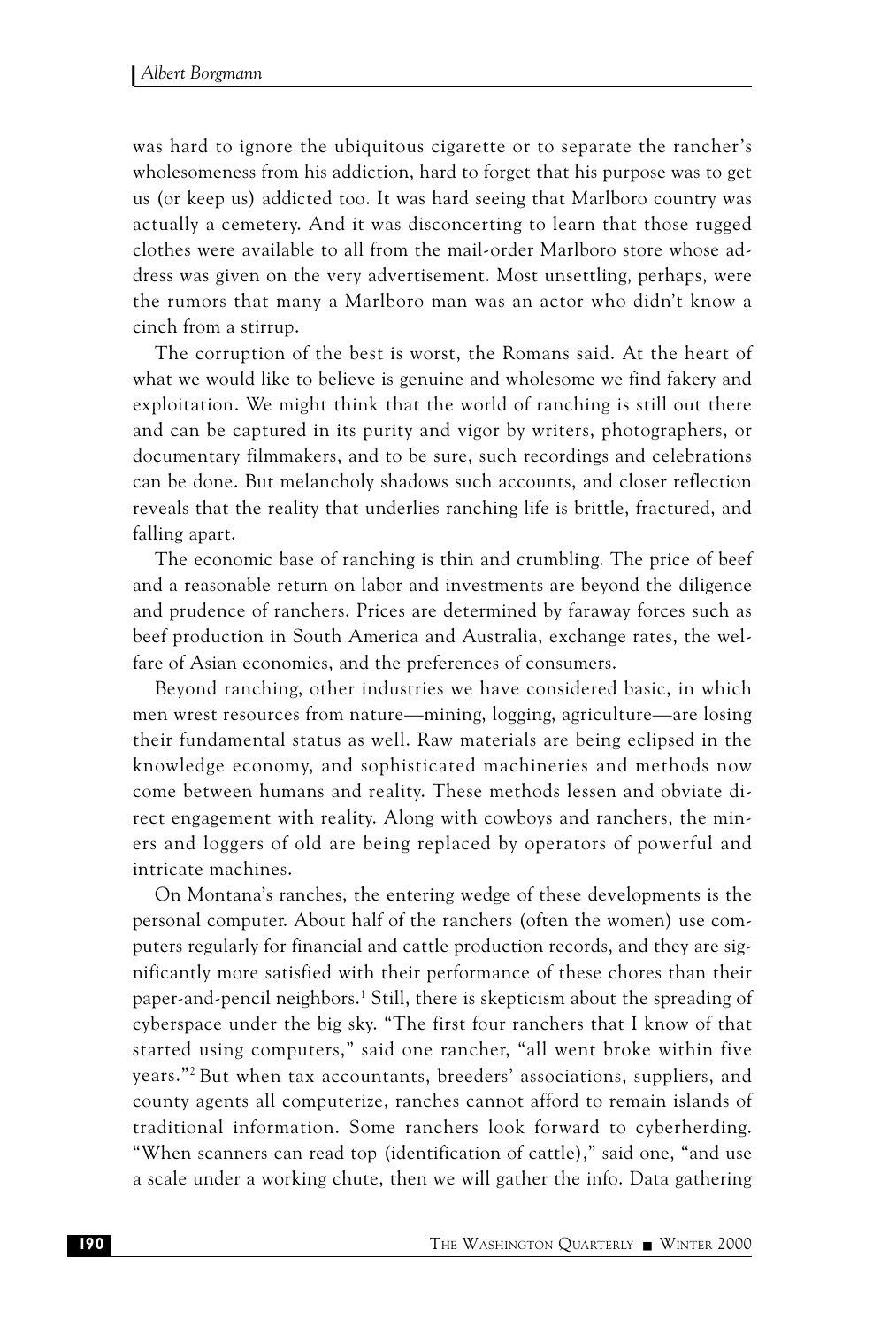needs to be automated."3 This meek request will quickly be met by the agricultural information industry. Information technology is eager to deliver "precision agriculture," where everything under the sun will be measured, monitored, and controlled. As in business generally, whether increased productivity will justify the investment in computers is an open question though not one the individual ranchers are at liberty to answer. In any event, what is likely to get lost in the equation is the symmetry of rugged reality and human competence reflected in this observation: "My husband knows his cattle personally by working with them and has a memory for traits, problems, and style. His father had that trait and … our son seems to have it also."4

A similar loss is taking place in the wilderness of Montana. Smoke Elser, Missoula's revered outfitter, knows the Bob Marshall Wilderness as well as anyone and can tell his clients any time just where they are on their trip. But he has been shown up, at least in ease and accuracy, by a know-nothing dude carrying a global-positioning system (GPS) receiver that tells him within fifty or so feet where he is. The

I here is something like an irreversible lightness to postmodern reality

device can also track his progress, tell him how far he has traveled from the trailhead, and how long it will take to reach camp. And if he likes the trip, he can store all this information and retrace his steps exactly a few years hence, stopping at all of Smoke's favorite campsites and fishing spots. In time, ranchers will be replaced by agricultural technicians and outfitters by recreation specialists.

These changes are merely the local manifestation of a global phenomenon. Information technology is rendering the entire earth ever more transparent and controllable. Remote sensing by way of satellites is delivering immense streams of data not only about the topographical particulars of every acre on earth but also about the weather, the vegetation, the soils, water, and more. All of this is being computerized and integrated with demographic and economic data through geographical information systems.

Control will always lag behind transparency. We know more than we can manipulate. But knowledge is the basis of control and allows us to adapt or avoid what we cannot subdue. In any case, there is something like an irreversible lightness to postmodern reality. The world has lost much of its darkness and heaviness. It is as though the laws of gravity and density have been, if not abrogated, at least loosened and softened.

One lawful relation, however, has not been affected by these epochal upheavals. It is the symmetry between reality and humanity, the one that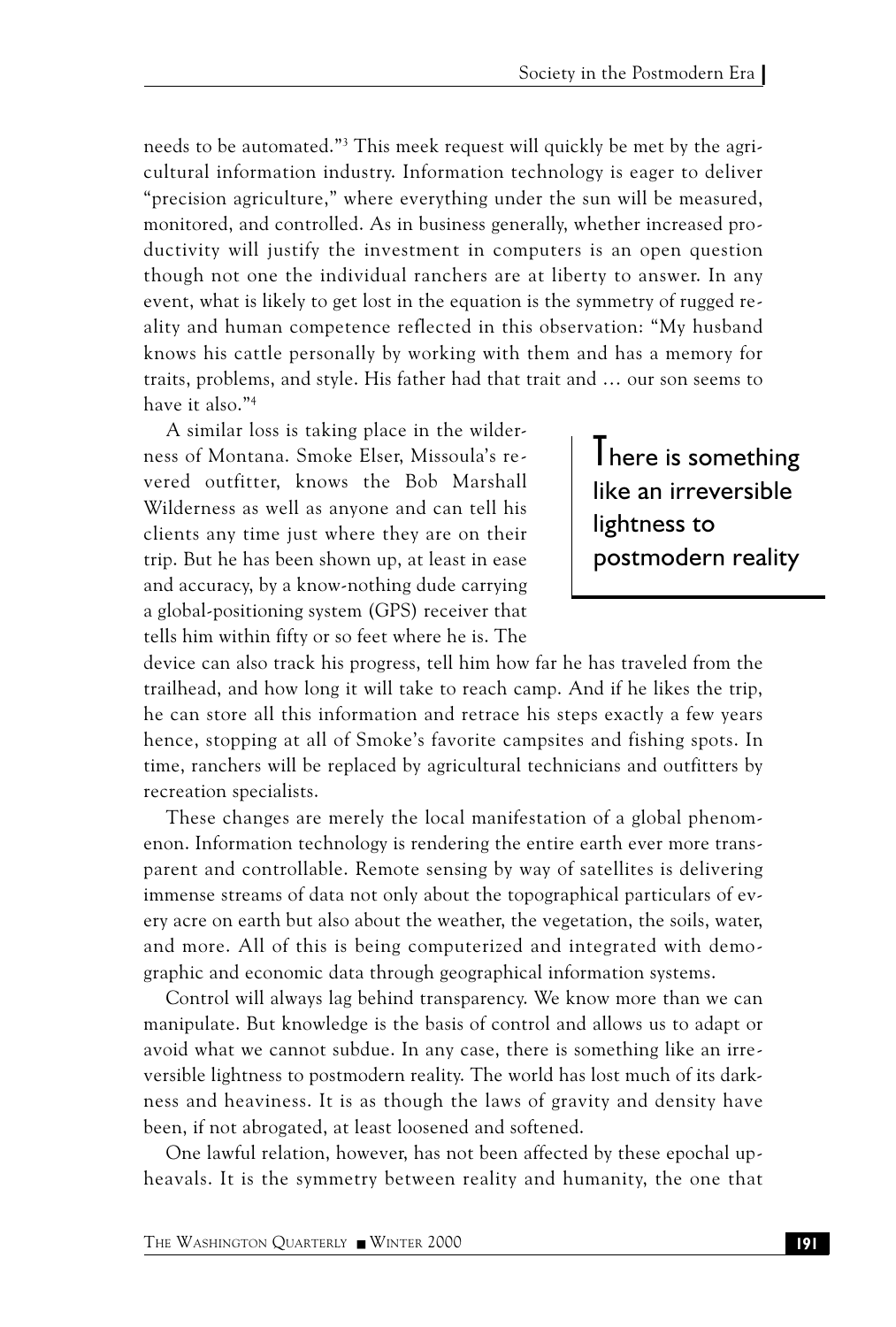seemed so grandly instantiated by the Marlboro Man: a majestic world reflected in a remarkable man. How then does the postmodern lightness of being affect postmodern people? In a liberating way, it seems at first. Lesser density allows us to unfold more fully, lesser gravity to move more expansively. But there is the real danger that at length the growth will come to bloat and mobility to aimlessness.

We can see the charms and perils of lightness in the fate of the Montana ranches. The original homesteads in Montana were places where men and women removed a quarter section, as Locke would have it, "out of that state that nature hath provided and left it in," and mixed their labor with it and made it theirs.<sup>5</sup> The hardness of reality was overwhelming then, and oldtimers will show you many a log cabin where someone in the dead of winter

Postmodern ranches have lost their gravity.

committed suicide. Those who survived began to expand and prosper and became the rugged and quietly self-confident individuals who have a legitimate claim on our admiration.

Postmodern affluence, however, comes to people who produce information or entertainment rather than cattle or wheat, people who cast desirous glances at ranches ringed by rocky mountains and snowy peaks. They can

acquire and own those ranches without mixing their sweat with the soil. Nor are they tied to the daily chores that get you up at five and won't let you get away for a vacation. Postmodern ranches have lost their gravity. They have become trophies and toys, and the country around them has been reduced to distant wallpaper. Often they are abandoned as quickly as they were acquired, leaving no trace on their transient owners.

The lightness of being is in many ways a blessing we should be grateful for. It has greatly diminished the threat of a nuclear holocaust and the specter of an environmental cataclysm. It has given us an economy that is improbably vigorous and stable. There are of course perils that lurk in the recesses of ignorance and unpredictability. More important, there are people in this country and entire peoples around the globe who are excluded from the blessings of the moment. Our insensitivity to their plight, however, may be a consequence of the very favors most of us in this country enjoy.

Peace and prosperity seem to exercise an enervating force on our moral tone. Adversity energizes. People on the left used to draw moral vigor from their opposition to nuclear arms and environmental exploitation. People on the right gained strength from their fight against the evil empire of communism. Without those enemies, our ethical vigor seems to atrophy. No hardship, no character—that appears to be our predicament.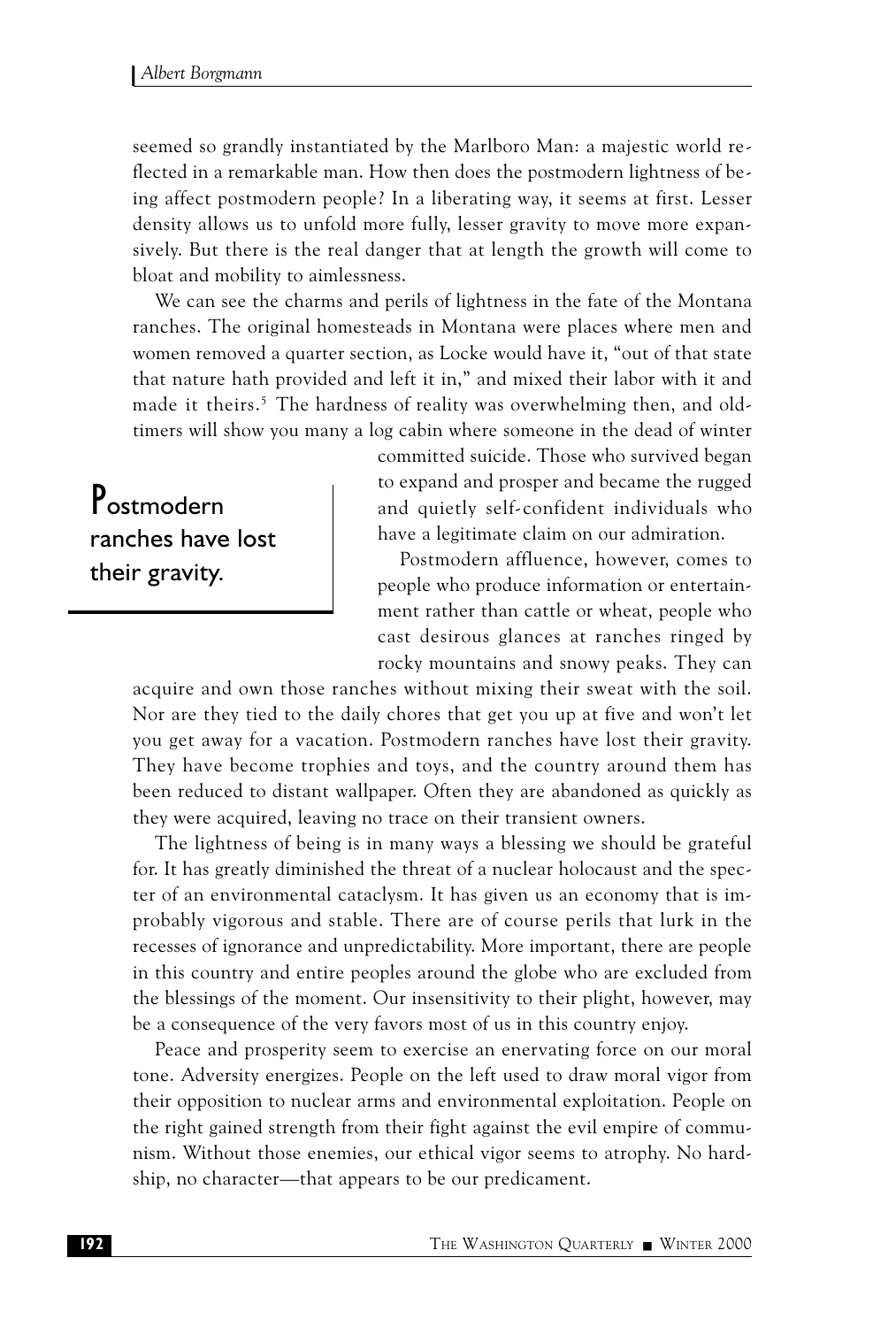For illustration, consider the plight of 18-year-olds who were required to give an account of themselves for admission to prestigious universities. As the *New York Times* sympathetically put it: "In her desperation, 17-year-old Jane Doe found herself wishing that somebody—anybody—in her family had died. 'Because then I could write about it,' she said. 'It's horrible and I hated myself for it. But I just wished I had something tragic happen to me.'"6

It makes one long for the ancient pain of sticks and stones, and some have been privileged to feel it, for instance, John Smith, a white Newton North senior who grew up in Africa and "actually did have a big thing happen."

I wrote about racism toward myself. When I was about 11 or so, a group of kids threw stones at me, and that stuck in my head. That was just a big, big experience for me, and I guess I'm really lucky to have that because I know kids that are writing about, like, concerts they went to and stuff like that.7

On a larger scale, rigor has drained from everyday life and left novelists little to write about. Sven Birkerts traces this vacuity to a fundamental transformation of reality.

Fifty years ago the human environment was still more or less the natural environment. We had central heating and labor-saving devices and highspeed travel, but these were still only partial modifications of the natural given. It is the natural given that is now gone. Now, for better or for worse, we move almost entirely within a regulated and mediated environment. Our primary relation to the world has been altered.<sup>8</sup>

Birkerts then treats us to a sketch of a day in the life "of the average American business man" and asks how does one give this sort of life "a meaningful, never mind dramatic, contour?"9

We are beginning to miss the hungry years. But obviously it would be childish and irresponsible willfully to bring about starvation, deprivation, or war to tone up our society's moral fiber. What is needed, one might think, are new horizons and new challenges. Since the frontiers of the material world have been closed, many have looked to the immaterial realm of cyberspace as the brave new world in which to define and affirm ourselves. Certainly, claims that have been made inspire hope that a new proving ground for human excellence has been found.

John Perry Barlow, cofounder of the Electronic Freedom Foundation, has said that the advent of cyberspace is "the most transforming technological event since the capture of fire," and Louis Rossetto, cofounder of the magazine *Wired*, has called it "a revolution that makes political revolution seem like a game."10

In reality, the pervasiveness of change is more subtle and difficult to discern. Imagine Rip van Winkle had gone to sleep thirty-five years ago and awoke just now. The world would look much the same to him as it did in the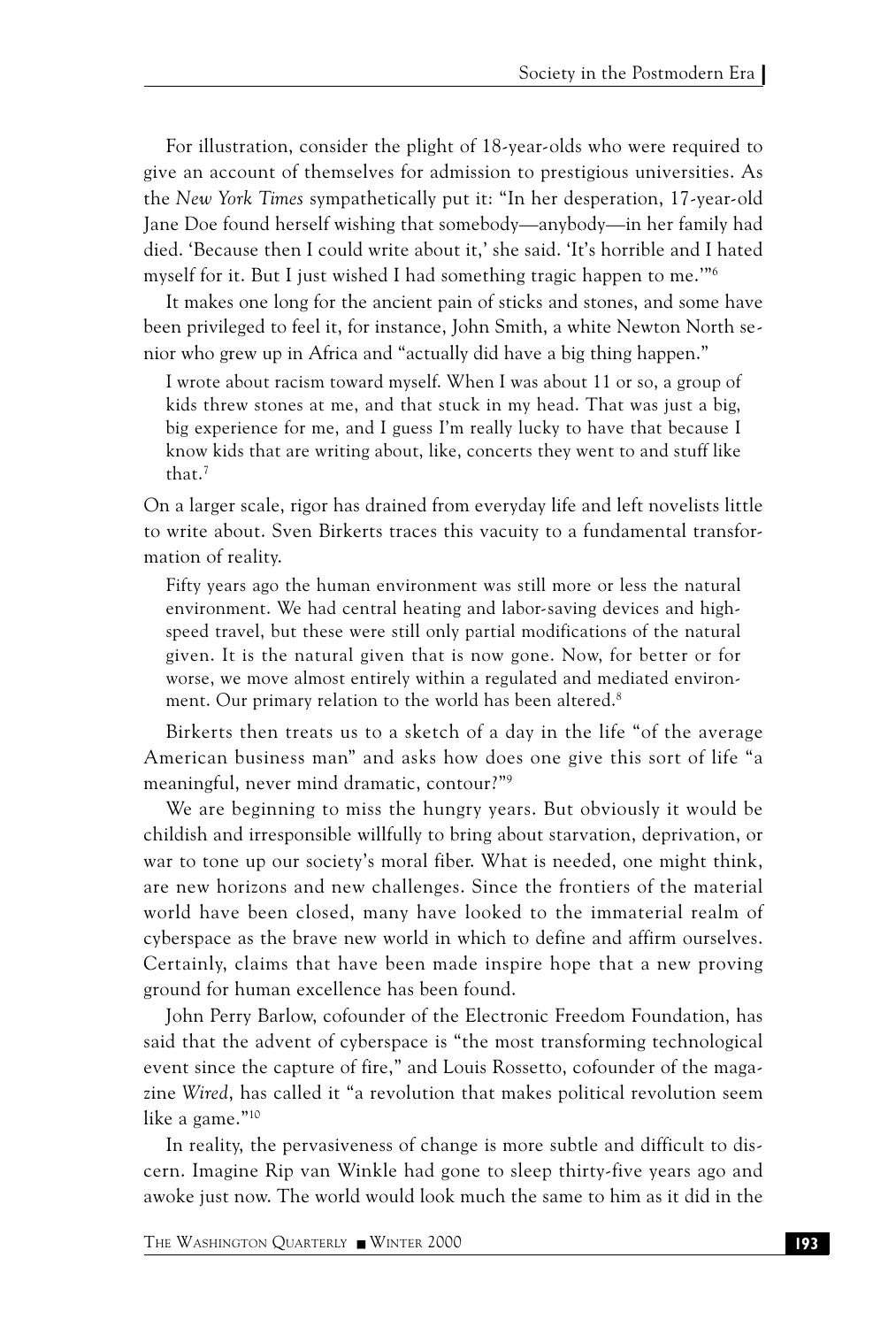late fifties and early sixties, though further developed along lines visible at the time. All of our characteristic structures and devices were then already in place—automobiles, high-rises, jet airplanes, interstate highways, shopping malls, televisions, stereo sets, microwave ovens. Under the surface of their appearance and use, these devices are of course quite different today. Computers have insinuated themselves in the machineries of our utilities and appliances. Invisibly they monitor and regulate our thermostats, cars, financial instruments, insurance policies, and in fact every technological object and arrangement of any complexity.

The one appliance that would be unfamiliar to Rip van Winkle is the computer, a television screen cum keyboard as it would look to him. With great advances in user-friendliness, the functions of a computer are now more easily explained than they would have been 20 years ago. To a lay person, its evidently novel function is communication, and the distinctive instantiation of communication is e-mail, instantaneous typing at a distance, as Rip might call it. Computers have transformed telephony too, and the near-term goal of that transformation will be reached when everyone carries a light and slender cell phone and can easily call anyone anywhere from any place at any time.

Most astounding perhaps is the ease and scope of information retrieval that cyberspace has made possible. If one should come across the Latin version of the proverb I quoted earlier, *corruptio optimi pessima,* and wonder whether one has guessed its genre and meaning correctly, a query on, say, Alta Vista will produce 36 hits, most of them occurrences of the phrase in some text. One, however, lists it under the heading of "Proverbi Latini" and furnishes an Italian translation. If you do not read Italian, you can have a machine translation into English: "That that was optimal, once corrupt, is pessimo."11 These instances of how computers have invaded our lives, though far from exhaustive, represent something of the effect cyberspace has had on identity and character. That effect is a strange coincidence of control and withdrawal*. Prima facie*, computers have extended and strengthened our grasp of reality. We seem more firmly in control of our means and ends. We can drive more safely and effortlessly, we can reach people more easily, and we can call up information about the world more quickly.

Yet considered more closely, computers distance us from our world. When they control fuel injection in the engine, we lose touch with the notion that internal combustion requires a mixture of fuel and air, a fact our mechanics used to remind us of when they had to clean or rebuild the carburetor. When computers control the speed the vehicle is cruising at, we no longer need attend to the grade of the road and the force of the wind.

As for our relations to other people, having them call us at any time, re-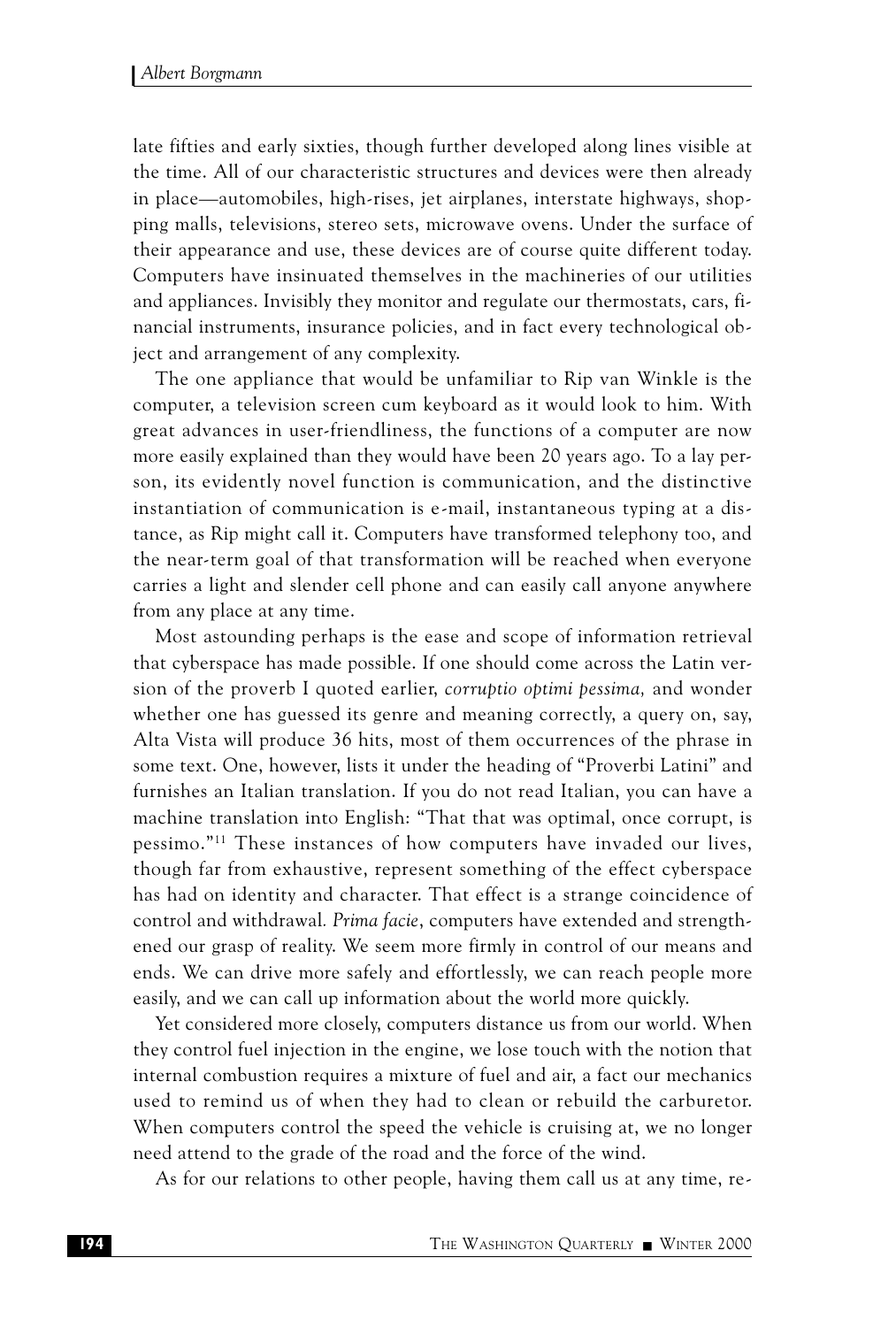gardless of what we are doing, can be annoying. Hence for a while we will shunt all the incoming calls to our voice mail so that we can respond (or not) when it is convenient. Or we will have the calls identified by number or name so we can decide whom to talk to and whom to ignore. E-mail, of course, is the means of communication that provides both ease and control. In a democracy, however, control is usually a two-way affair. The control you assume over other's access to you is reflected in your loss of access to them. As you take control of people, you must yield control over yourself. Through this increasing mutual control, we can create greater distance from one another.

Information constitutes the singular concern and triumph of the computer. In fact we speak as often of the information revolution and information age as we refer to computers to characterize our era. Hence one should expect that when it comes to information, computers, with their links and peripherals, have truly opened a new world for us to explore, a world in which we can nourish and unfold ourselves. In one sense this is particularly so.

As you take control of people, you must yield control over yourself.

Computers have made the retrieval of information easier and quicker by orders of magnitude. Where identifying the genre and meaning of an unknown phrase would have taken an hour before the era of computers, it takes only a minute in cyberspace.

Though information is much more readily at hand in cyberspace, the social, physical, and conceptual architecture of information gets lost from view. At the time when our Rip fell asleep—in the early 1960s, say—determining the origin and meaning of *corruptio optimi pessima* would have taken you out of your office. You would have encountered your students and colleagues—indeed, sky and tree and the rhythm of your own stride—on your walk to the library. You would have encountered the reference librarian. If she was unable to translate the phrase she might have guessed that it was a Latin saying, discoverable either in a thesaurus of Latin or in a book of quotations. The thesaurus being forbidding both in language and in size, you would have tried the books of quotations first, shelved elsewhere in the reference library. There, confronted by roughly a dozen collections of saws and quotations, you would have found different principles of organization, varying degrees of inclusiveness, some misses, and a hit or two. Among the hits there may have been sayings of different analogies and like intent. In short, the information, when finally obtained, would have had its place in the social organization of the campus, in the physical arrangement of reference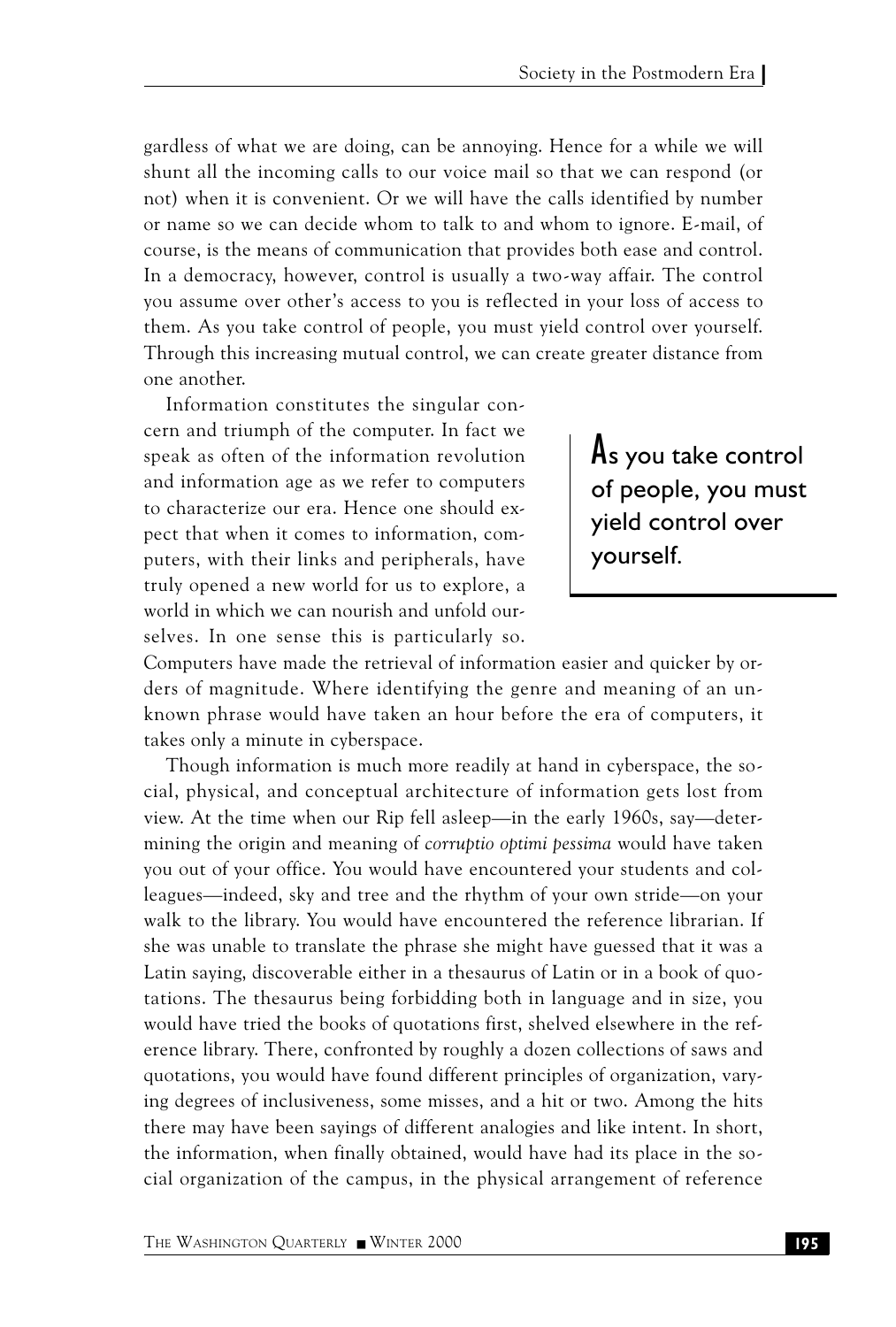works, and in some conceptual scheme of collection and selection.

When you retrieve information in cyberspace using a search engine, most of these contextual structures are submerged. The computer conjures up the item in question and a few dozen more or less related ones from a vast ocean of information. The item rises to the surface as from nowhere and, unless tied down by a bookmark, disappears again without being traceable in real space and often, therefore, without leaving much of a trace in your mind either.

Computer technology has come between people and reality, between one person and another, and between human beings and the architecture of information and knowledge. It has established an invisible zone of distance

Information constitutes the singular concern and triumph of the computer.

and disposability between us and our world. In allowing this zone to arise and by helping to establish it, we are deprived. We have deprived ourselves of the real resistance a person needs to acquire character.

Although this condition generally inspires disengagement and disorientation, it has also inspired a number of hyperactive and highly focused people. The pleasures of comfort and control are too insubstantial to engage their ambition. It is, rather, the undergirding structure of comfort and con-

trol that provokes their ingenuity and industry. They are the elite who understand and improve the machineries of research and development, of industry and commerce, of finance and law, of medicine and education. The people engaged in these endeavors truly constitute a vanguard. They are bright, ambitious, and highly educated. They work long hours and are well remunerated. Most important to our discussion, they meet and overcome severe challenges. The underlying machinery of the technological society is the zone where the comfort of consumption connects with the recalcitrance of reality, and where ease and safety are wrested from resistance and risks.

Does this struggle with reality leave an imprint on the warriors? Does it confer character? On some it surely does. They get old and severe before their time. More generally, we recognize something like an ideal type of the elite person, however infrequently it may be fully realized. Such a person is sure of himself or herself without being vain, listens well but does not waste time, shows politeness without flattery, is forthright but does not disclose more than is required, and absorbs abuse without holding grudges. In short, women and men of this cast have something of Aristotle's high-minded man about them.12

Yet a contradiction haunts the efforts and triumphs that lend the elite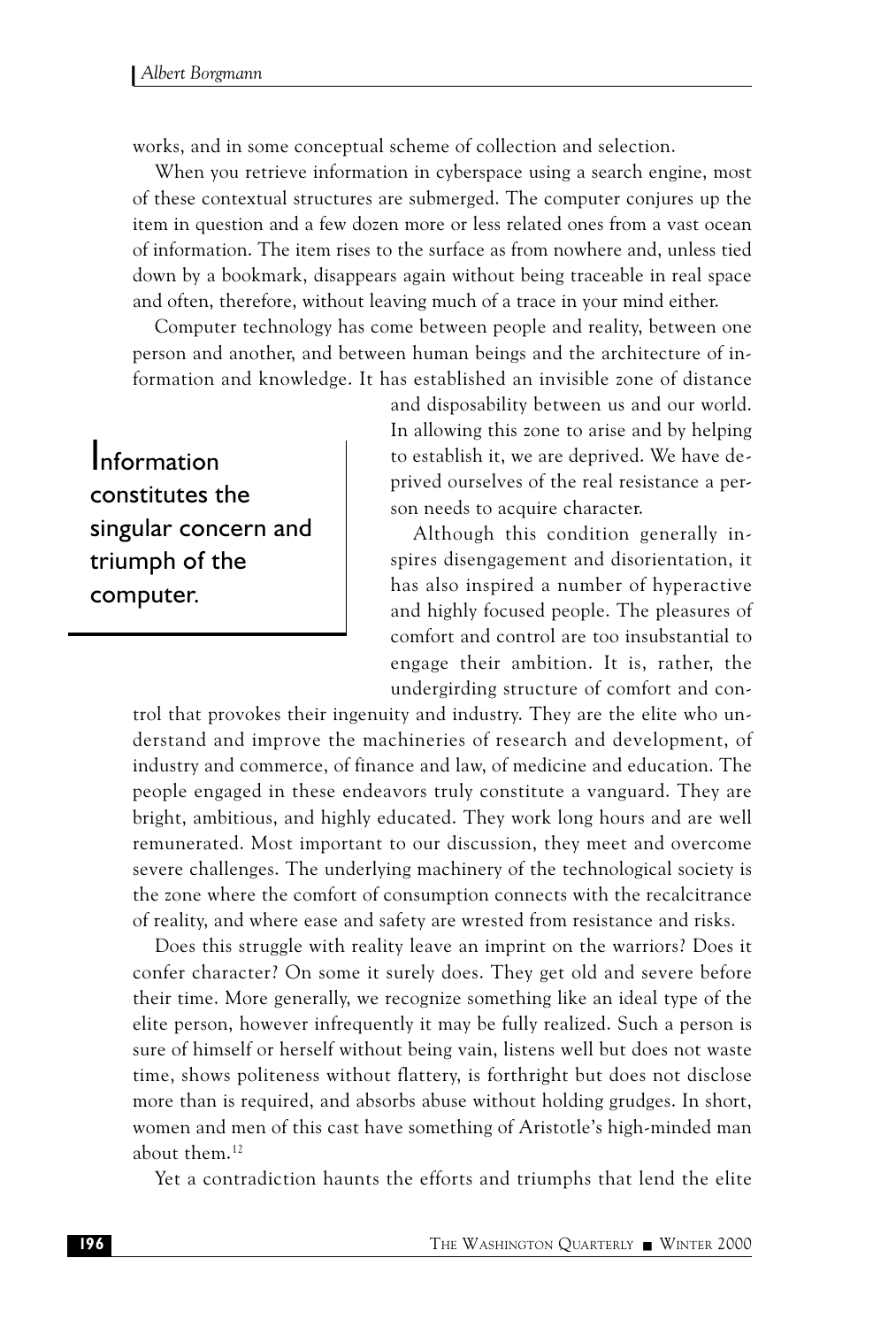character. The endeavors that challenge and provoke their greatness result in challenges eradicated and greatness leveled. To bring digital, high-definition television to a technically satisfactory solution requires great ingenuity and perseverance. But as soon as success is at hand, ingenuity of construction will yield to banality of consumption. The greatness of the elite devours the greatness of the masses.

But should one insist on greatness? It has, after all, honorable alternatives. Decency is one, and by and large ours is certainly a country of decent people. Is it not blue-nosed to demand more? The question at the least reveals that the forum of social and moral criticism has changed fundamentally of late or, more precisely, has come to the conclusion of a radical, even though gradual, transformation. The era of clarion calls is over because so are the causes that used to warrant ringing appeals—civil rights, gender equity, nuclear disarmament, anticommunism, environmental protection. Of course, none of these challenges has been fully met. But their legitimacy is widely granted and their urgency has been blunted. Attempts to rally the troops once more under the banner of these causes now strike us as shrill and politically all too correct.

If there is to be a vital moral conversation any longer, it must proceed in the realm of what philosophers call supererogatory norms, standards that go beyond what is required as a matter of law and decency. There is of course a well-established school of liberal democratic theory that holds that the state and society have no business taking sides on questions of moral perfection and should restrict their concern to advancing the means rather than the ends of the good society. Conservative theorists have keenly felt the need for virtues that surpass the moral minimalism of the liberals, but their arguments often converge at a deeper level with liberalism. Civic virtues are frequently defended as the glue that holds society together; virtues turn out to be but one of the means of a basically open-ended society.

The reply to the liberals is that state and society are inevitably involved in shaping and constraining the moral choices individuals make. To the conservatives one must say that moral perfection is not a means but an end, and more important, an end that today is implicated in a new constellation of moral and material conditions.

These are involved and contentious issues. They come into relief, however, in the typical evening of the U.S. citizen. At around ten, he and she rise from the couch, having spent two or three hours snacking and watching television. They have done this during their leisure time, the period that is entirely theirs to do with as they please. Is it a sin or crime, what they have just done? No, but on reflection, they feel empty and dissatisfied. Life is slipping by. They have nothing to show for the last two or three hours. They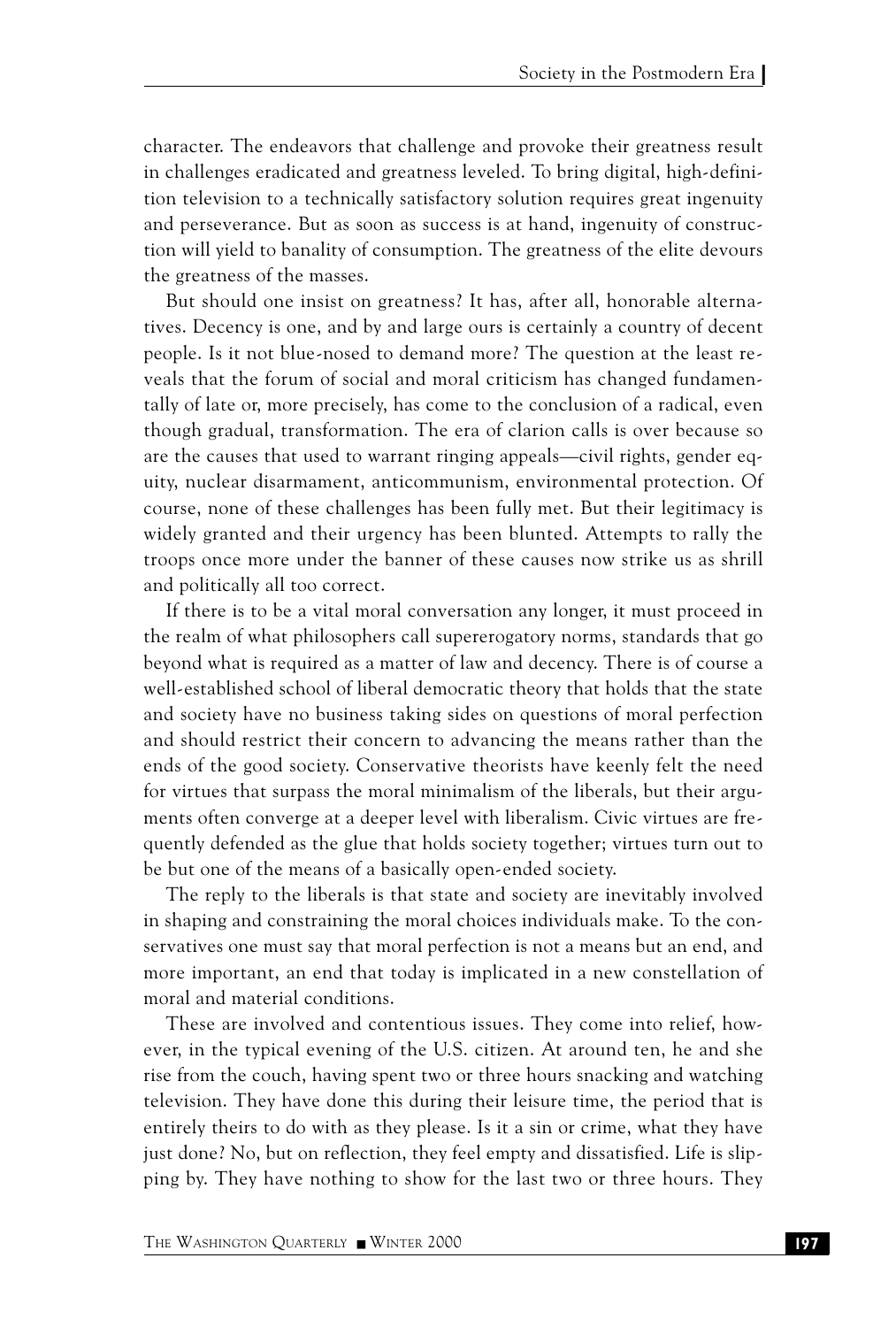vaguely realize that mentally they have become more slack and physically they have become more shapeless. They are losing definition of mind and body.13

Whenever social scientists inquire into the ways Americans shape their leisure, television is the looming phenomenon, and a vague uneasiness looms above the television culture. The moral misery today is no longer focused sharply on this commission and that omission. It surfaces in the vague apprehension that we are wasting our time and in time our lives, that we have become unfaithful to things out there, to people, and to our best talents. We watch on television what and where we would like to be, outside somewhere, bravely and skillfully facing real challenges, but we never get around to doing and being what we watch. Thus the moral concern that the typical human condition inspires today is not outrage or indignation but the sort of searing regret one feels when something beautiful is being defaced by neglect.

The moral life under premodern conditions was simpler though no easier. Presumably people found it as difficult as they now find it to be good. But then the call to goodness rose more clearly from the tangible circumstances of life. At a time when the family was the economic fundament of life, the basic welfare of children could not be assured outside of, or prior to, the establishment of a family. And since reliable contraception and safe abortions were not to be had, the reasons for sexual discipline were palpable. When leaving one's spouse meant grave economic jeopardy for the remaining spouse and children and servitude the only route to survival for the departing spouse, marital fidelity was strongly advised by material circumstances. At a time of scarce food and expensive liquor, lack of moderation in eating was the cause of someone else's starvation and intemperance of drinking meant abject poverty. Nor did it require courageous resolve to confront reality out there, to keep in touch with the neighbors, or to exercise one's body. Walking was then the primary means of traveling, not to work with one's hands was the privilege of nobility, and interaction with one's neighbors was the very fabric of survival.<sup>14</sup>

Much of premodern morality was the response to tangible demands, and the primary question was not whether but how well one would meet those demands. Today technological devices have disburdened and distanced us from the material exigencies of chastity, fidelity, temperance, courage, charity, and vigor. The reasons of those virtues being remote, we no longer see them but only hear their faint voices. On those occasions, however, when someone prevails on us to answer those voices, the presence and power of those virtues is restored to us. When someone begs us to turn off the television and go to a concert or for a walk in the park, the real presence of oth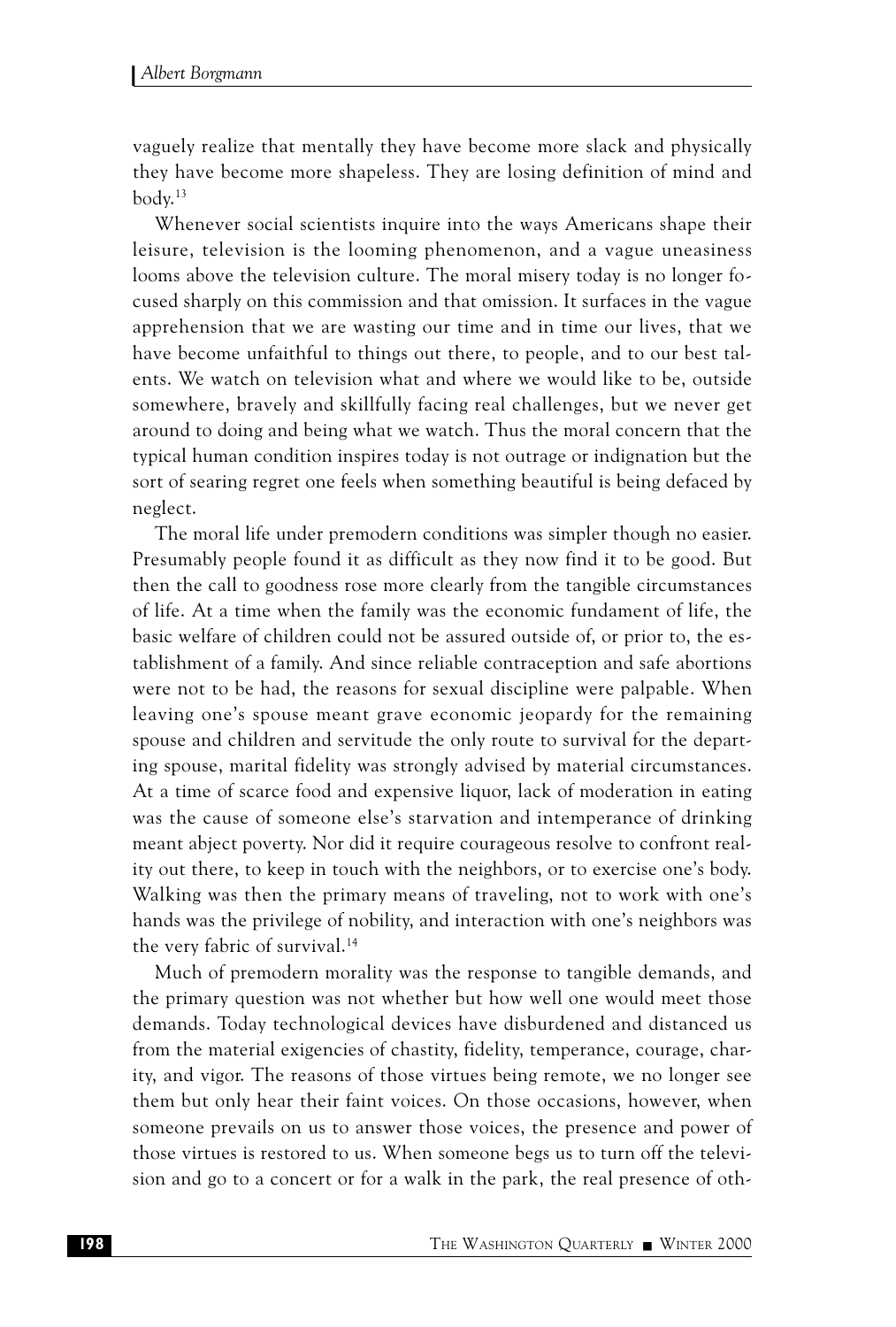ers, of music, of lawns and trees floods us with grace and restores our vigor. And similarly, when we submit to the discipline of fasting, or at least to abstinence between meals, the life-sustaining force of food comes home to us.

There has been an inversion of the material and moral forces of things. In premodern times, the material presence and force of things issued in moral demands. In the postmodern era, the moral demands of things call us back to the material splendor of reality. It is then mere semblance to see postmodern reality as soft, yielding, and elusive, and it is a mistake to think that, there being no resistance, the normal postmodern condition is to be without character or that masks must take the place of faces.

The postmodern world has a hardness that can restore character to our minds and definition to our bodies. It is a hardness that first meets us as the duress of heeding the call of people and things and of having to cross the threshold of comfort and withdrawal. Hyperactive overachievers, by the way, have to cross the same threshold although from a different angle. For them, the duress lies in letting go of the adrenaline rush, of the blandishments of competition and control, and of the seductions of unam-

We have deprived ourselves of the real resistance a person needs to acquire character.

biguous goals and successes. The reality of nature, urbanity, athletics, art, or religion seems as boring to the hyperactive as it seems forbidding to the sullen. In any case, once the threshold of duress is crossed, the hardness of postmodern reality engages us as the firmness of those things that claim and test the fullness of our bodily, spiritual, and communal skills.

But why do we so regularly fail to answer those claims? Broadly put, it is the implicitness and individualism of our moral lives. The official discourse in this society about the ways we order our fundamental material and social relations carefully and inevitably stops short of the ultimate and actual ways we inhabit those relations. We have much to say about Sam Walton and Wal-Mart, but we rarely discuss just how all of the stuff Wal-Mart sells ends up in our homes and informs the moral complexion of our households.

In practice, of course, we must somehow answer these questions. But the answers remain implicit and hence unexamined. We assume, moreover, that however the answers are arrived at, they spring from our individual decisions as consumers. This assumption overlooks the fact that it was not the individual consumer who invented television, refrigeration, automobiles, suburbs, the separation of work and home, etc. These devices and arrangements have been put in place cooperatively and so as to imply a default de